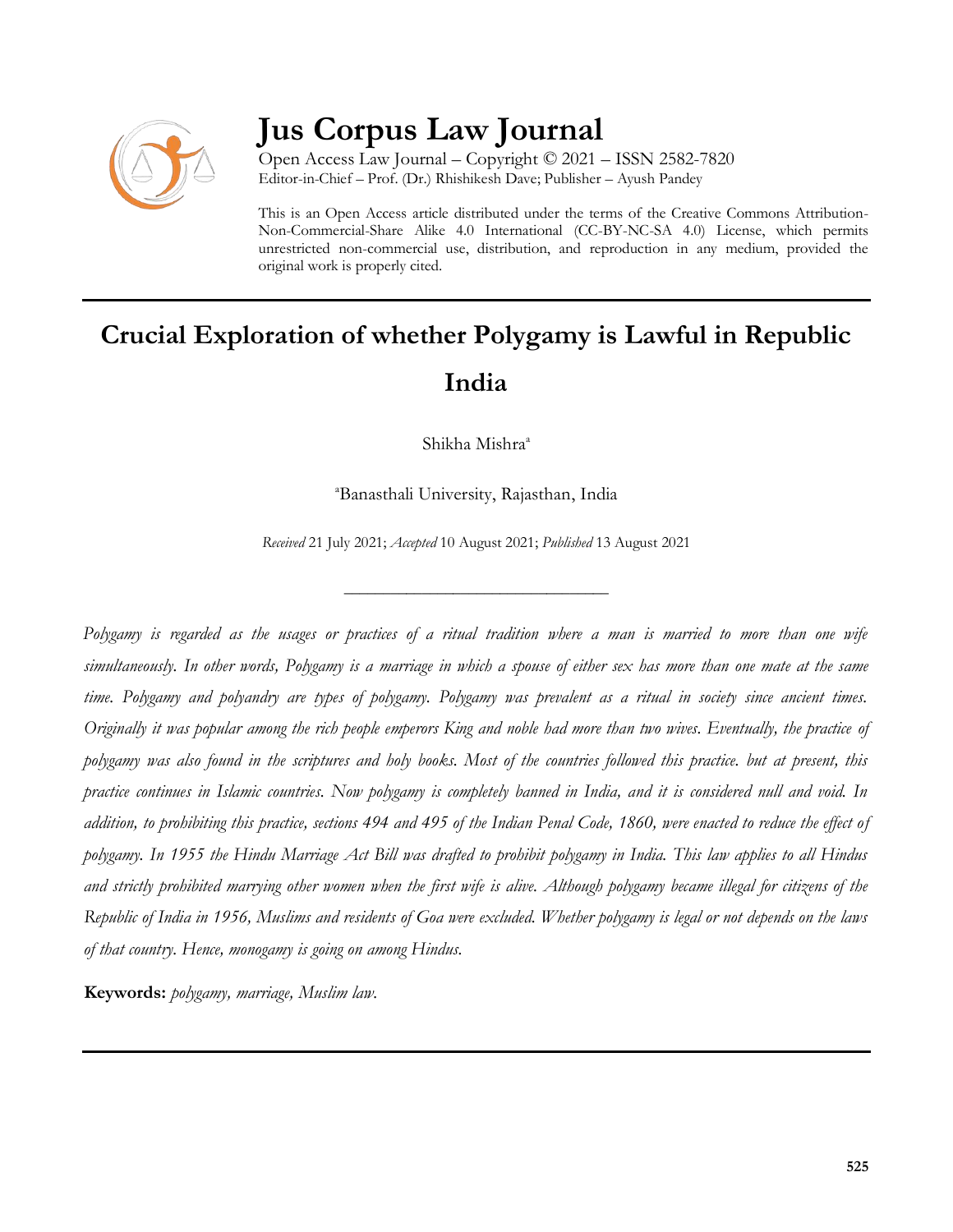#### **INTRODUCTION**

The principle of polygamy and how highly the practice was contagious in society is provided in the above para. In the classical period, polygamy was also considered a part of the community, and polygamy was very easily enacted. There was no legal impediment to the restoration of such a custom. The laws of that time were also not very harsh and tyrannical. So there is no fear of punishing people. Nevertheless, the practice of polygamy in the Republic of India remains unclear. Some followed the practices of polygamy and some were considered illegal, so the beliefs of the people differed from each other. Traits of the practice of polygamy according to religion still seem to be legally deviant.

Sections 494 and 495 of the Indian Penal Code, 1860, provide for certain punishment in respect of polygamy, although the existing partner has no complaint about any other marriage. Thus, it is furnished that a man from the above para cannot marry more than one wife simultaneously as polygamy is strictly prohibited and illegal among Hindus. But the circumstances are getting away under the personal law of Muslims and a man has the privilege of marrying more than one wife, so bigamy is contagious next to the Western coast and Goa. Although till now no strict law has been updated to prohibit the practices of polygamy among Muslims, while under the Indian Constitution it has already been mentioned that a man cannot marry more than one wife, then This practice is also practiced by the Hindus. Rigorously restricted and liable to punishment.

There cannot be an unambiguous explanation to emphasize whether polygamy is legal in India or not. For example, if a Muslim is getting married in Goa or is admitted for marriage in Goa, he cannot, polygamy or marry more than one wife. So it would be unfair to assume that polygamy is legal in Goa. If bigamy is being legalized in India then it seems to be a tough time for Indian women.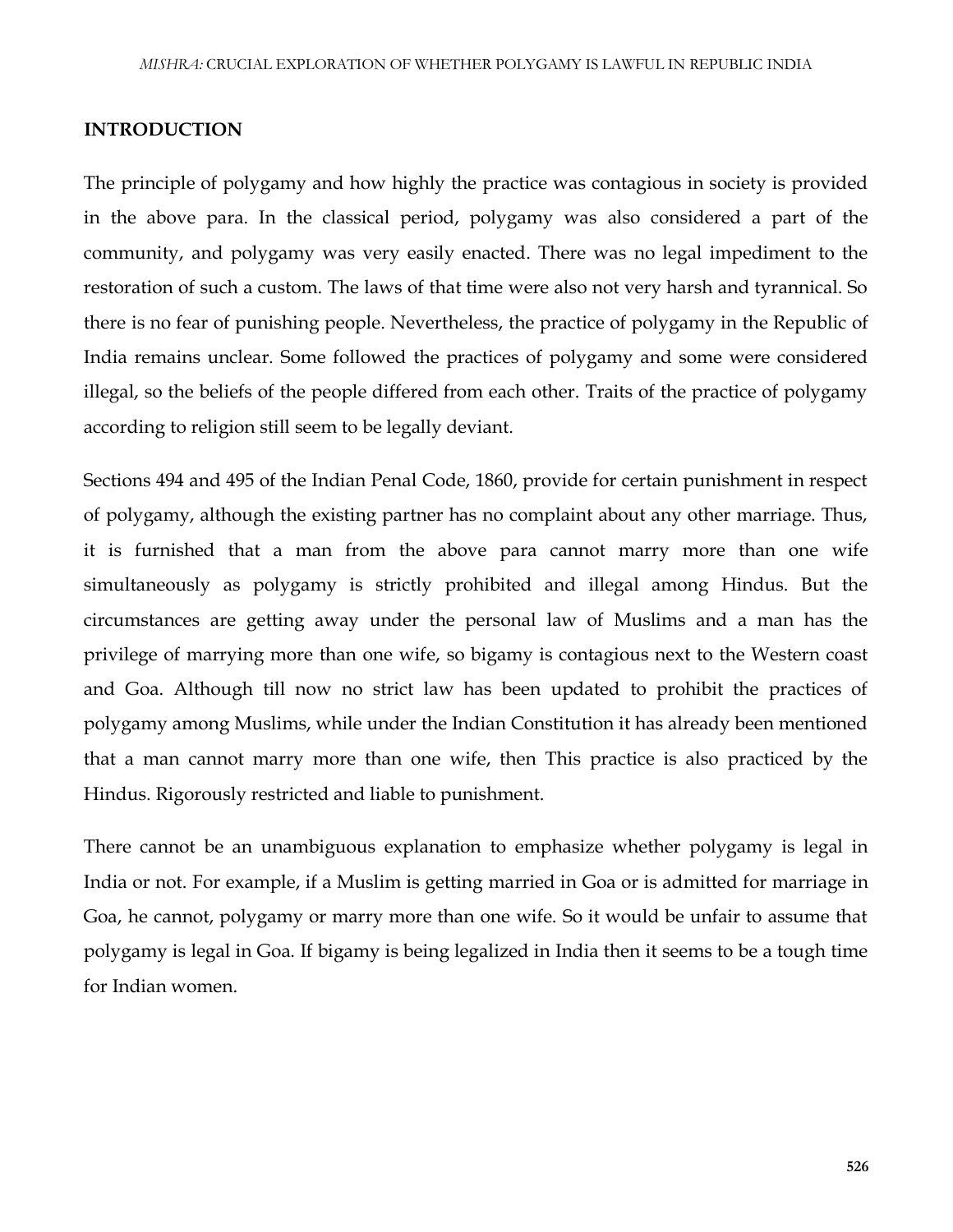#### **POLYGAMY AND HINDU FAITH**

Still, it is difficult to say that polygamy is legal for Hindus but both Indian and individual personal laws are ruling in India, and people are related to their religion. So if a person believes or follows Hinduism, he cannot do any illegal activity which is beyond religion.

In classical times it was observed that the laws in India were not very strict and rigid, so people practiced the practice of polygamy. So at that time the husband was soft and married more than one wife. But now with the developing time, polygamy is considered illegal among Hindus after the amendment of the Hindu Marriage Act and the practice of polygamy has been completely criminalized. Polygamy is prohibited and illegal under Indian law and according to the Hindu Marriage Act for those who practice Hinduism. So if a Hindu man marries more than one husband or wife then it will be illegal and punishable.

Now it can be said that polygamy is not legal in India if a man marries more than one wife then the second marriage is considered illegal. And the first partner has the right to sue the husband for carrying out polygamy under the Hindu Marriage Act. Hence, the Hindu Marriage Act is a systematic law and prohibits the practice of polygamy among Hindus.

#### **POLYGAMY BENEATH MUSLIM PERSONAL LAWS**

It was already verified from the above para that two laws govern in India, the Indian Law and the Muslim Personal Law which unites the religion of the people. Thus, polygamy among Hindus is prohibited and unfair under the Hindu Marriage Act. But the situation is barely different in Muslim personal law. Nevertheless, the finding of polygamy is valid, and the male spouse has ownership of having more than one wife at the same time. Such marriage is legal and proper under Muslim Personal Law, so Muslim women want to take legal action against the horrific practices.

The usage of polygamy increased rapidly in Muslim personal law. A Muslim man can unite more than one wife at the same time. So Muslim women want to resist the practice of polygamy and have taken relief under the Special Marriage Act. According to this act, a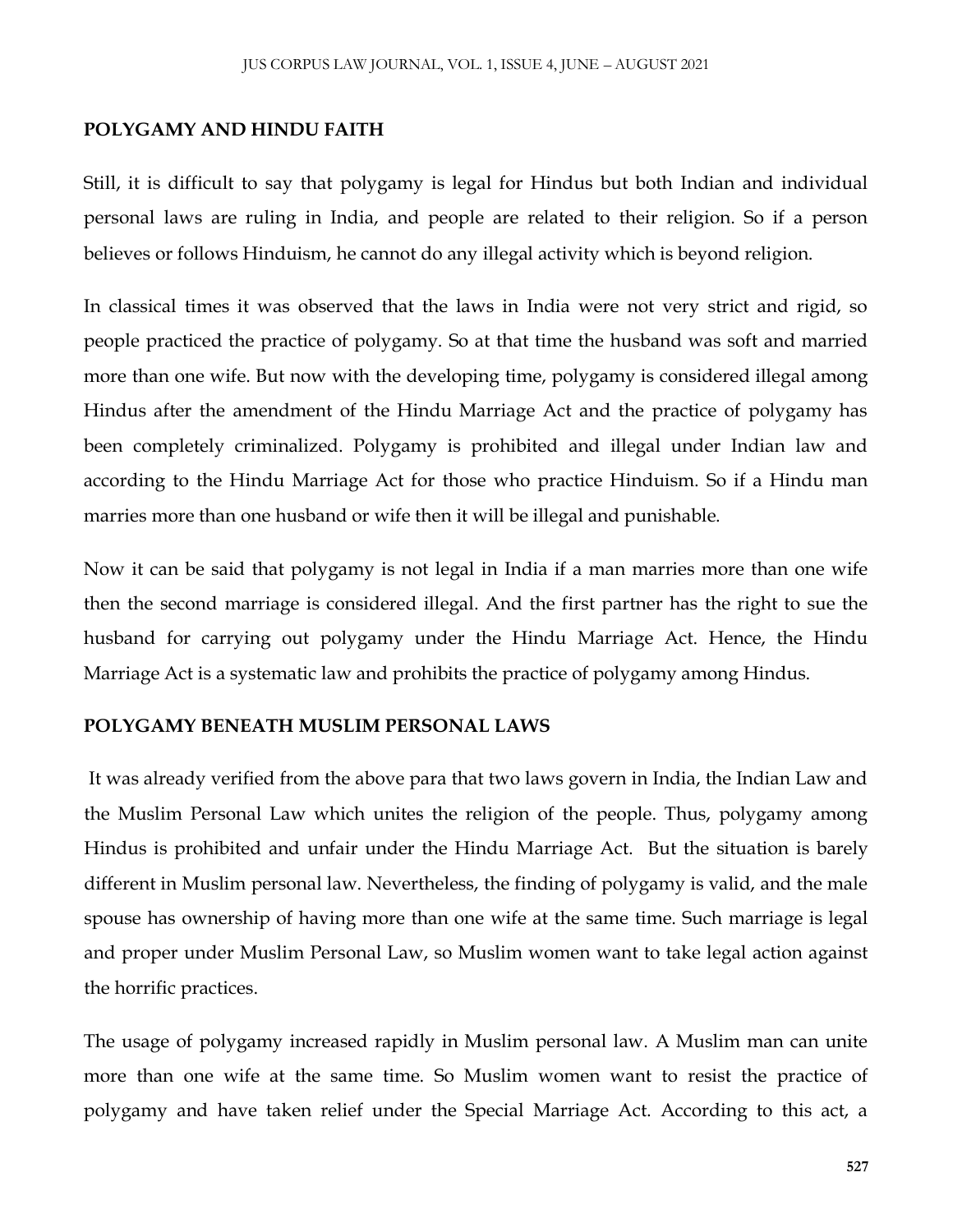Muslim man is not entitled to marry more than one wife. Thus, polygamy is prevalent among Muslims from earlier duration and is deemed as a practice hence not punishable. It is obvious from the above discussion, yet polygamy is practiced in several locations. Many countries follow the practice of polygamy, so it is difficult to count how many countries are practicing this custom. Even it is considered illegal and null for many countries as per their rules and regulations. Even today, countries like Algeria, Egypt, and Cameroon recognize the practice of polygamy while India, Singapore, and Malaysia strictly prohibit polygamy, but it is legal for Islamic countries based on their laws.

So in numerous places, the practice of polygamy continues and in the states. Still, the husband has the right to keep more than one wives which is unlawful, but there is no fear of penalty and punishment. This custom is regularly practiced in Muslim countries because of their laws and is considered a legal and legitimate connection to their customs and rituals. This practice becomes a curse for the Muslim woman, yet in this situation, the woman cannot raise her voice against the husband. Even the husband marries another woman without divorcing his first partner. This type of scenario has been created due to gender discrimination. If the same practice is performed by a Muslim woman, she is liable to punishment, so the practice of polygamy does not apply to a Muslim woman. A Muslim woman cannot marry more than one husband, so this practice is forbidden for a Muslim woman. The picture clearly shows that the laws for polygamy in the same religion vary according to the gender of the individual.

### **JUDICIAL JUDGMENTS IN RESPECT OF POLYGAMOUS MARRIAGE**

The Supreme Court has held in the case of **Parthatayankanadiyal v K Devi**<sup>1</sup> and others that several authorities had observed that a monogamous marriage under the Hindu Marriage Act is practicing in the Hindu society to validate the ethos and morals of Hindu culture. As the affiliation with a religion prohibits the custom of polygamy in Hinduism. Further, The Court has also pointed out that many individuals had tried to make an additional benefit of the freedoms specified by the law or authority. Hence, the law shall take legal action to regulate such conduct.

 $\overline{\phantom{a}}$ <sup>1</sup> *Smt Parayankandiyal v K Devi & Others* 1996 AIR 1963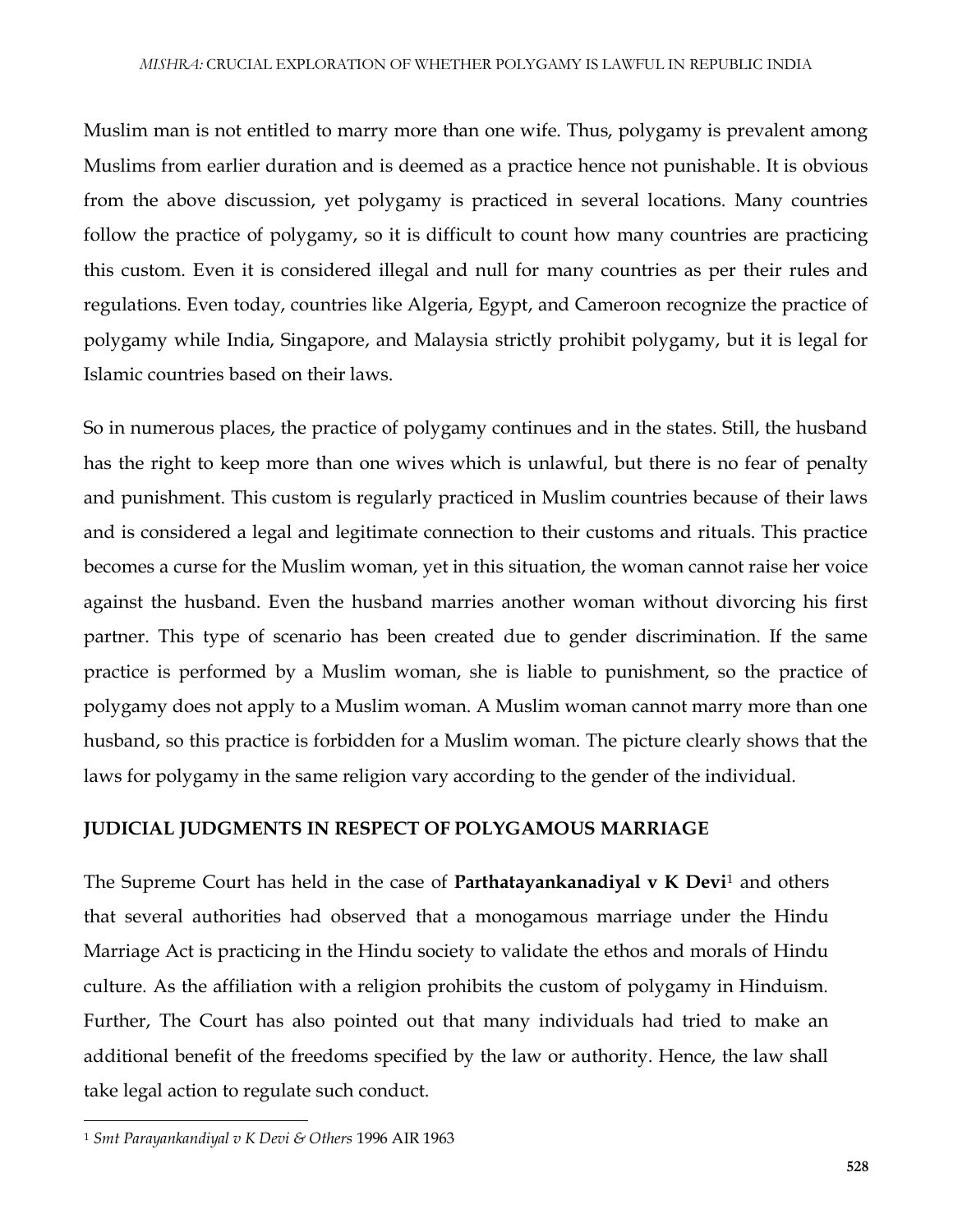The court accepted the practice of polygamy that has existed in India since ancient times and considered polygamy as a social issue that needs revolutionizing with time.

**Bombay State v Narasu Appa Mali**<sup>2</sup> case, Bombay High Court dismisses the contention that the Prevention of Hindu Marriage Act, 1946 was biased. Court has also observed that the state assembly is adept in introducing laws for social welfare and reforms of the society if Hindu culture gets violate. At the question of Muslims from a range of convicts, The Court said that the circumstances get examined Law Council. Therefore, the state legislature can detail the legal steps for the welfare of society.

In the case, **G. Sambereddy v G.Jayamma**<sup>3</sup> Andhra Pradesh High Court reached the above judgment and noted that Sections 11 to 17 of the Hindu Marriage Act are not violative of Article 15(1). These sections apply only to those persons to whom this Act is applicable.

The apex court in the **Ahmed Khan v Shah Bano Begum** 4case had made it clear that there is no conflict between the likely Muslim Personal Law and the provision of section 125 CrPC. It deals with various matters. In case of dispute, the law will handle the circumstances.

In the case, **Smt R.A. v Director of Technical Education**<sup>5</sup> mentioned that polygamy is not a religious practice or belief among Muslims. Further, The Bombay High Court in **Abdul Rahim under v Padma Abdul Rahim Under**<sup>6</sup> case held that the provisions of the Muslim Personal Law were not mandatory to marry more than one wife. It would only be optional for a Mohammedan man to marry more than one wife.

 $\overline{a}$ 

<sup>2</sup> *State of Bombay v Narasu Appa Mali* AIR 1952 BOM 84

<sup>3</sup> *G Sambireddy v G Jayamma* AIR 1972 A P

<sup>4</sup> *Mohd Ahmed Khan v Shah Bano Begum & Others* (1985) 2 SCC 556

<sup>5</sup> *Smt R A Pathan v Director of Technical Education & Others* 1981 (22) GLR 289

<sup>6</sup> *Abdur Rahim Undre v Padma Abdur Rahim Undre* AIR 1982 Bom 341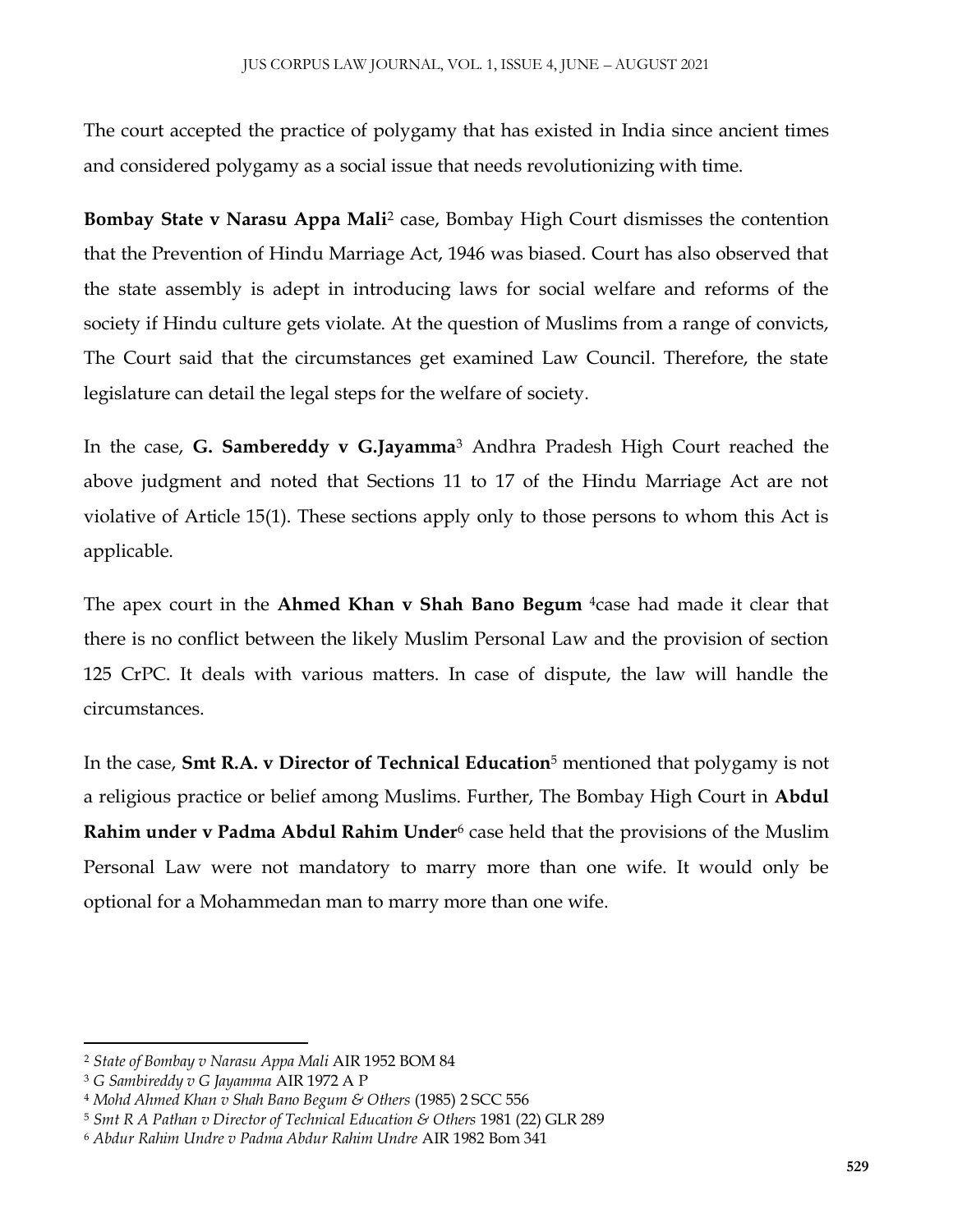**Sarala Mud gal v Union of India <sup>7</sup> i**s a landmark judgment where the Hon'ble Supreme Court held that Hindu marriages solemnized under Hindu Marriage Act. It can be dissolved only on grounds specified under such an Act. Conversion and remarriage to Islam will not eliminate the prior marriage. A Hindu person has the right to modify to Islam, but he has no right to remarry without ceasing his earlier marriage.

## **CONCLUSION**

Polygamy affects the life of women very badly because a man cannot satisfy all his wives financially and emotionally. At the time of the coalition of property, the problem arises when the husband dies. Women take away more property for their existence. Polygamy affects the community very badly and magnifies the problem to the children who are the creations of such illegal marriages. Due to this practice children are not getting proper education and supervision, so their future seems bleak.

Indian Constitution always protects religion whenever it is needed. Religion is given top priority in our country. So progressive amendments in the constitution maintain the constitutional morality with time. And the modernization of the society requires amendments in the constitution flowing with the changing movement. So it was already discussed that polygamy is illegal and prohibited in some countries, but this practice continues in Islamic law, although the consequences of polygamy affect society very badly. It has already been discussed in the above para. Laws are being changed for the betterment of society and fellowship. Hence, this custom or practice may end for the good and happiness of the people. Polygamy will never be legalized in India.

Thus, polygamy is practiced in Islam since time immemorial, and specific rules and regulations have been modified as personal law. But the practice of monogamy is going very smoothly among Hindus and strict laws are in force against such practices (polygamy) under sections 494 and 495 of IPC 1860. Once Martin Luther said in his statement "Law cannot change the heart of the people, it can control the heartless. After that, the laws are amended for